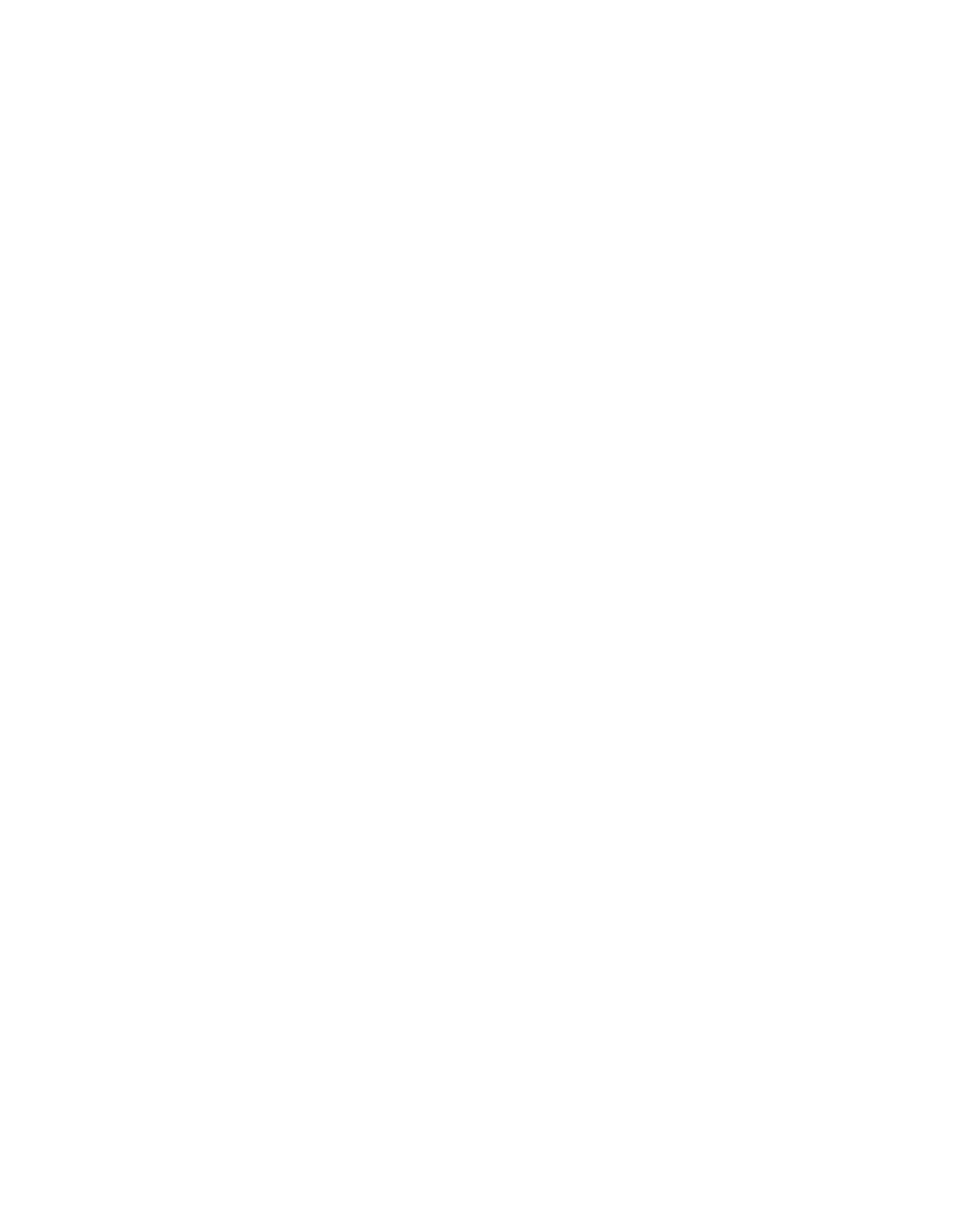

#### **ISLAMORADA, VILLAGE OF ISLANDS REGULAR VILLAGE COUNCIL MEETING**

**Founders Park Community Center 87000 Overseas Hwy Islamorada, FL 33036 Thursday, December 12, 2013 5:30 PM**

### **I. CALL TO ORDER / ROLL CALL**

### **II. PLEDGE OF ALLEGIANCE**

**III. ELECTION OF MAYOR AND VICE MAYOR**

### **IV. PRESENTATIONS AND ANNOUNCEMENTS**

- **A.** Presentation of 5- and 15-Year Service Pins to Village Employees
- **B.** Presentation by Florida Fish & Wildlife Conservation Commission, Regarding Wheel Ditch South of Robbie's of Islamorada (Captain David Dipre, FWC)
- **C.** Presentation of the Certificate of Completion from the Advanced Institute for Elected Municipal Officials to Councilman Ken Philipson

### **V. PUBLIC COMMENT**

### **VI. AGENDA: Request for Deletion / Emergency Additions**

#### **VII. CITIZENS' ADVISORY COMMITTEE UPDATES**

- **A.** Proposal Evaluation, Rankings and Recommendations of the Audit Committee for Professional Auditing Services (Chairperson Mayor Ted Blackburn)
- **B.** Workforce/Affordable Housing Citizens' Advisory Committee Update (Chairperson Barry Wray)
- **C.** Local Planning Agency Update (Chairperson John Fernandez)

### **VIII. VILLAGE MANAGER REPORTS AND UPDATES**

**A.** Mandatory Connections to the Wastewater System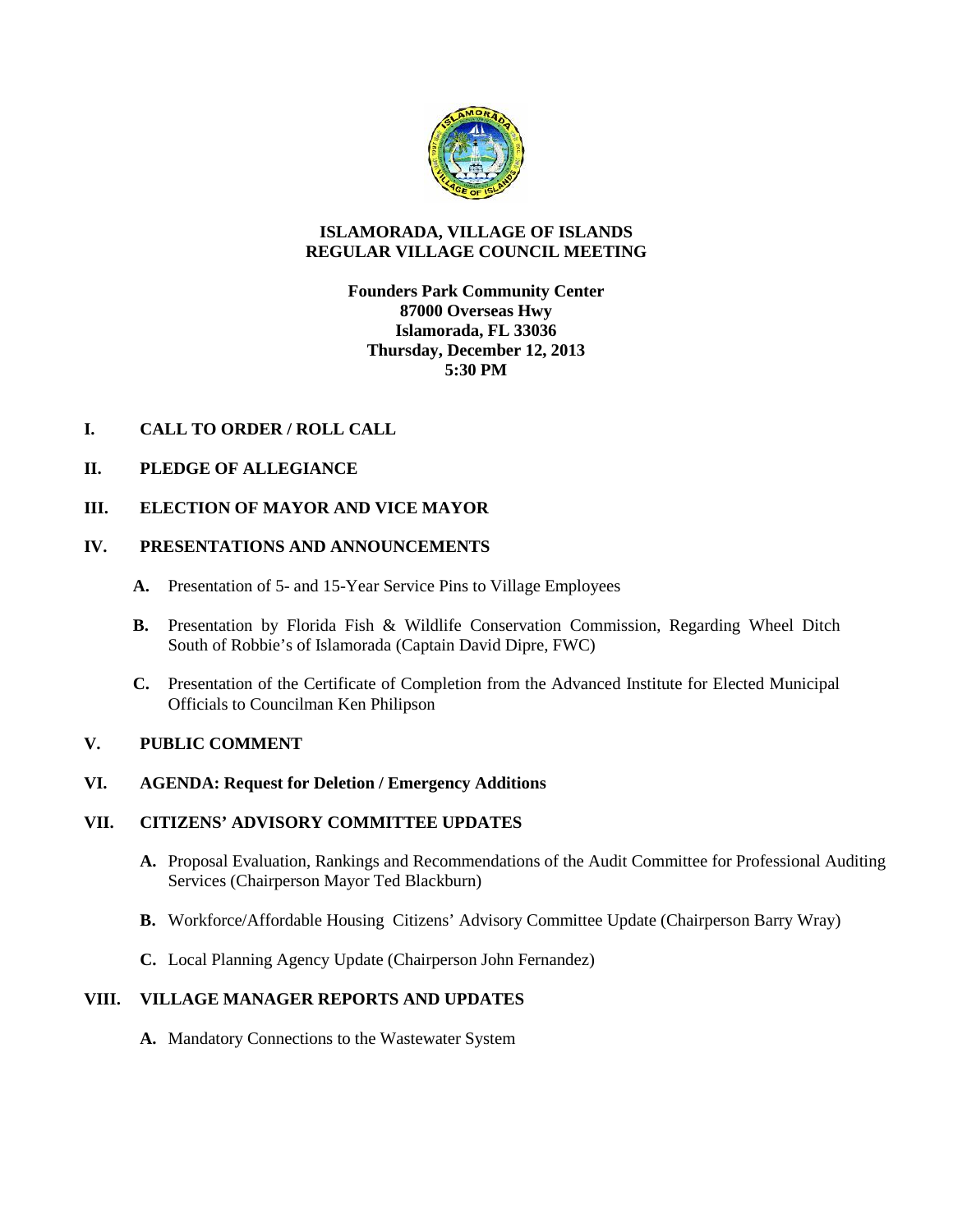#### **IX. CONSENT AGENDA**

(All items on the Consent Agenda are considered routine by the Village Council and will be approved by one motion. There will be no separate discussion of these items unless a Councilmember so requests, in which event, the item will be moved to the Main Agenda.)

**A.** Minutes: **TAB 1** March 28, 2013 Regular Village Council Meeting April 25, 2013 Regular Village Council Meeting May 9, 2013 Regular Village Council Meeting May 23, 2013 Regular Village Council Meeting June 27, 2013 Regular Village Council Meeting July 25, 2013 Regular Village Council Meeting August 8, 2013 Regular Village Council Meeting

November 18, 2013 Town Hall Meeting

#### **X. ORDINANCES**

**A.** First Reading –Ordinance Amending the Comprehensive Plan Policy 5-1.2.13:10(D) to **TAB 2** Remove Special Approval Allowing a Variance to Extend Docks Beyond the Size Limitations

**AN ORDINANCE OF ISLAMORADA, VILLAGE OF ISLANDS, FLORIDA, AMENDING POLICY 5-1.2.13 "ESTABLISH STANDARDS FOR SHORELINE STRUCTURES AND USES" OF THE VILLAGE COMPREHENSIVE PLAN ELIMINATING AND DELETING PROVISIONS WHICH PROVIDE FOR AND PERMIT THE GRANTING OF ADMINISTRATIVE DOCK VARIANCES WITHIN THE VILLAGE; PROVIDING FOR THE TRANSMITTAL OF THIS ORDINANCE TO THE STATE DEPARTMENT OF ECONOMIC OPPORTUNITY; AND PROVIDING FOR SEVERABILITY; AND PROVIDING FOR AN EFFECTIVE DATE UPON APPROVAL OF THIS ORDINANCE BY THE STATE DEPARTMENT OF ECONOMIC OPPORTUNITY**

**B.** First Reading –Land Development Regulation Amendment Regarding Long Dock Variances **TAB 3**

**AN ORDINANCE OF ISLAMORADA, VILLAGE OF ISLANDS, FLORIDA, AMENDING CHAPTER 30 "LAND DEVELOPMENT REGULATIONS," ARTICLE VII "ENVIRONMENTAL REGULATIONS," DIVISION 2 "DOCKS AND SHORELINE USES," SECTION 30-1550 "STANDARDS APPLICABLE TO PIER TYPE DOCKS" OF THE VILLAGE CODE ELIMINATING AND DELETING PROVISIONS WHICH PROVIDE FOR AND PERMIT THE GRANTING OF ADMINISTRATIVE DOCK VARIANCES WITHIN THE VILLAGE; PROVIDING FOR THE REPEAL OF ALL ORDINANCES INCONSISTENT WITH THE PROVISIONS OF THIS ORDINANCE; PROVIDING FOR SEVERABILITY; PROVIDING FOR INCLUSION IN THE**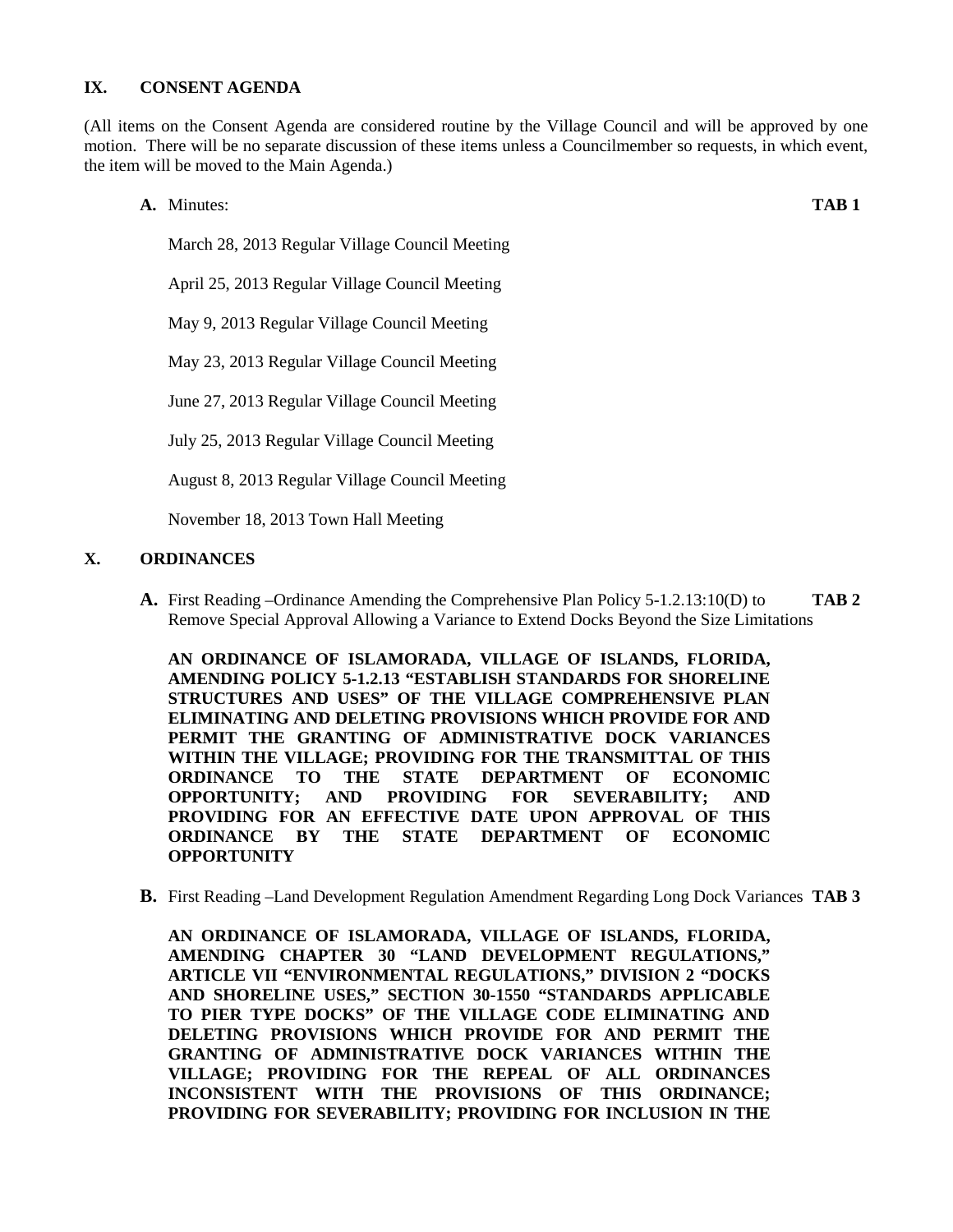**CODE; PROVIDING FOR THE TRANSMITTAL OF THIS ORDINANCE TO THE STATE DEPARTMENT OF ECONOMIC OPPORTUNITY; AND PROVIDING FOR AN EFFECTIVE DATE UPON APPROVAL OF THIS ORDINANCE BY THE STATE DEPARTMENT OF ECONOMIC OPPORTUNITY**

**C.** First Reading –Ordinance Amending the Comprehensive Plan Policy 1-3.1.1 Establish a **TAB 4** Building Permit Allocation System (BPAS) by Increasing the Non-Residential Square Footage Allocation

**AN ORDINANCE OF ISLAMORADA, VILLAGE OF ISLANDS, FLORIDA, AMENDING POLICY 1-3.1.1 "ESTABLISH A BUILDING PERMIT ALLOCATION SYSTEM (BPAS)" OF THE VILLAGE COMPREHENSIVE PLAN REGARDING THE ALLOCATION OF NONRESIDENTIAL FLOOR AREA; PROVIDING FOR THE TRANSMITTAL OF THIS ORDINANCE TO THE STATE DEPARTMENT OF ECONOMIC OPPORTUNITY; AND PROVIDING FOR SEVERABILITY; AND PROVIDING FOR AN EFFECTIVE DATE UPON APPROVAL OF THIS ORDINANCE BY THE STATE DEPARTMENT OF ECONOMIC OPPORTUNITY**

**D.** First Reading – Ordinance Amending Chapter 30 "Land Development Regulations," **TAB 5** Article IV "Administrative Procedures," Division 11 "Building Permit Allocation System," Section 30-474 "Building Permit Allocation" of the Village Code

**AN ORDINANCE OF ISLAMORADA, VILLAGE OF ISLANDS, FLORIDA, AMENDING CHAPTER 30 "LAND DEVELOPMENT REGULATIONS," ARTICLE IV "ADMINISTRATIVE PROCEDURES," DIVISION 11 "BUILDING PERMIT ALLOCATION SYSTEM," SECTION 30-474 "BUILDING PERMIT ALLOCATION" OF THE VILLAGE CODE AMENDING PROVISIONS RELATED TO THE ALLOCATION OF NONRESIDENTIAL FLOOR AREA; PROVIDING FOR THE REPEAL OF ALL CODE PROVISIONS AND ORDINANCES INCONSISTENT WITH THE PROVISIONS OF THIS ORDINANCE; PROVIDING FOR SEVERABILITY; PROVIDING FOR INCLUSION IN THE CODE; PROVIDING FOR THE TRANSMITTAL OF THIS ORDINANCE TO THE STATE DEPARTMENT OF ECONOMIC OPPORTUNITY; AND PROVIDING FOR AN EFFECTIVE DATE UPON THE APPROVAL OF THIS ORDINANCE BY THE STATE DEPARTMENT OF ECONOMIC OPPORTUNITY**

**E.** First Reading – Text Amendment to the Definition of Hotel and Motel Room **TAB 6**

**AN ORDINANCE OF ISLAMORADA, VILLAGE OF ISLANDS, FLORIDA, AMENDING CHAPTER 30 "LAND DEVELOPMENT REGULATIONS," ARTICLE II "RULES OF CONSTRUCTION AND DEFINITIONS," SECTION 30-32 "SPECIFIC DEFINITIONS" OF THE VILLAGE CODE, MODIFYING THE DEFINITION OF ROOM, HOTEL OR MOTEL; PROVIDING FOR THE REPEAL OF ALL CODE PROVISIONS AND ORDINANCES INCONSISTENT WITH THE PROVISIONS OF THIS ORDINANCE; PROVIDING FOR SEVERABILITY; PROVIDING FOR INCLUSION IN THE CODE; PROVIDING FOR APPROVAL BY THE STATE DEPARTMENT OF ECONOMIC OPPORTUNITY; AND PROVIDING FOR AN EFFECTIVE DATE UPON THE APPROVAL OF THIS ORDINANCE BY THE STATE DEPARTMENT OF ECONOMIC OPPORTUNITY**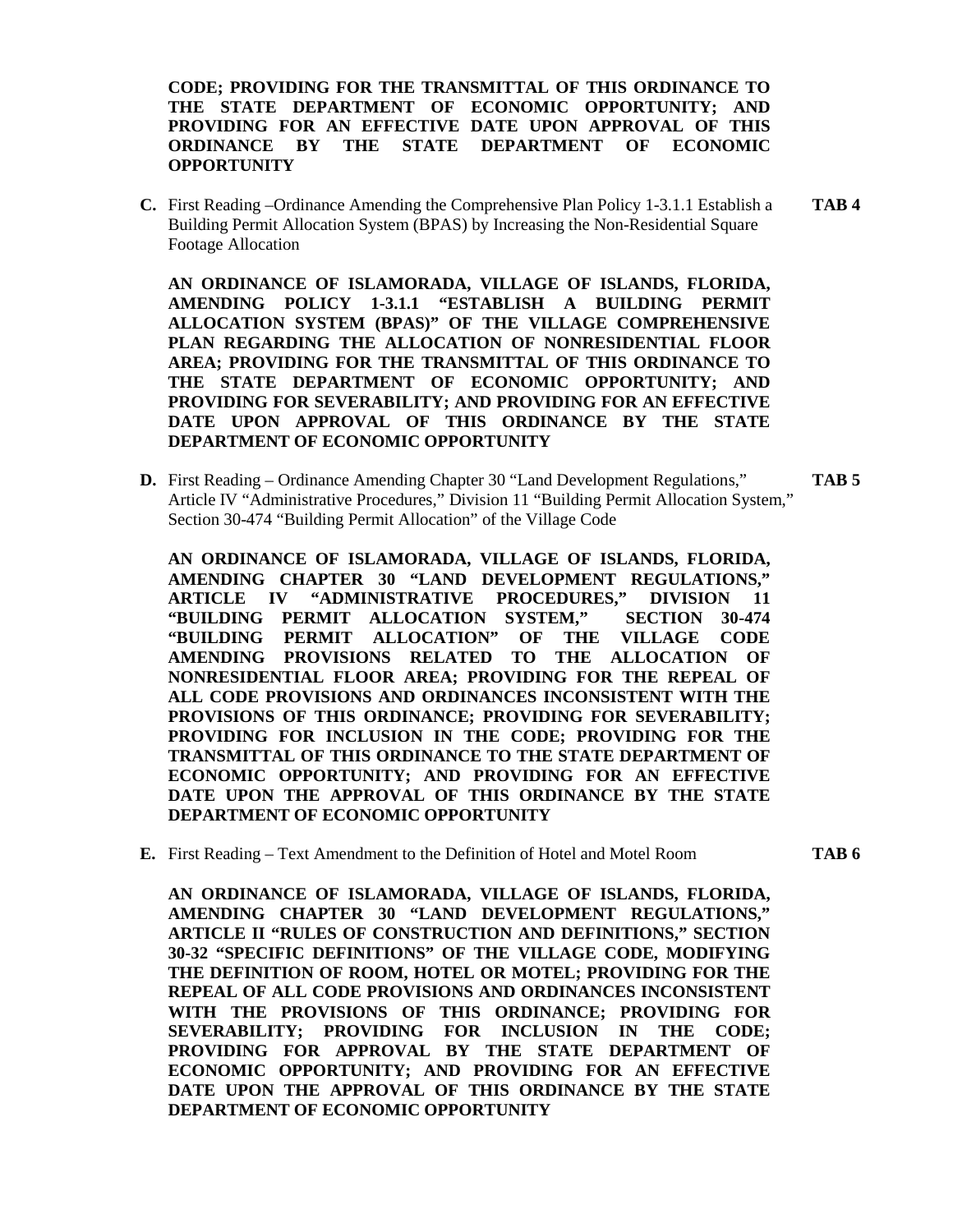#### **XI. QUASI-JUDICIAL**

**A.** Resolution - Application for Major Conditional Use by Equity Development Group LLC **TAB 7**

**A RESOLUTION OF THE VILLAGE COUNCIL OF ISLAMORADA, VILLAGE OF ISLANDS, FLORIDA, CONSIDERING THE REQUEST BY EQUITY DEVELOPMENT GROUP LLC FOR MAJOR CONDITIONAL USE APPROVAL FOR THE DEVELOPMENT OF A 27,956 SQUARE FOOT SUPERMARKET ON PROPERTY LOCATED NEAR MILE MARKER 83.2 BAYSIDE AT THE CORNER OF OVERSEAS HIGHWAY AND RUSSELL STREET ON UPPER MATECUMBE KEY WITH REAL ESTATE NUMBERS 00094940-000000, 00094950-000000, 00094920-000000, 00094930-000000 AND 00094960-000000, AS LEGALLY DESCRIBED IN EXHIBIT "A;" WITHIN THE HIGHWAY COMMERCIAL (HC) ZONING DISTRICT; PROVIDING FOR THE TRANSMITTAL OF THIS RESOLUTION TO THE FLORIDA DEPARTMENT OF ECONOMIC OPPORTUNITY; AND PROVIDING FOR AN EFFECTIVE DATE**

**B.** Resolution - Application for Alcoholic Beverage Use Permit (AB-13-01) by Equity **TAB 8** Development Group LLC

**A RESOLUTION OF THE VILLAGE COUNCIL OF ISLAMORADA, VILLAGE OF ISLANDS, FLORIDA, CONSIDERING THE REQUEST BY EQUITY DEVELOPMENT GROUP LLC FOR A 2APS ALCOHOLIC BEVERAGE USE PERMIT TO ALLOW PACKAGE SALES ONLY OF BEER AND WINE ON PROPERTY LOCATED NEAR MILE MARKER 83.2 BAYSIDE AT THE CORNER OF OVERSEAS HIGHWAY AND RUSSELL STREET ON UPPER MATECUMBE KEY WITH REAL ESTATE NUMBERS 00094940-000000, 00094950-000000, 00094920-000000, 00094930-000000 AND 00094960-000000, AS LEGALLY DESCRIBED IN EXHIBIT "A;" WITHIN THE HIGHWAY COMMERCIAL (HC) ZONING DISTRICT; AND PROVIDING FOR AN EFFECTIVE DATE**

**C.** Proposed Resolution Approving Affordable Housing Agreement between Islamorada, **TAB 9** Village of Islands and Equity Development Group LLC

**A RESOLUTION OF THE VILLAGE COUNCIL OF ISLAMORADA, VILLAGE OF ISLANDS, FLORIDA, APPROVING AN AFFORDABLE HOUSING AGREEMENT WITH EQUITY DEVELOPMENT GROUP LLC; AUTHORIZING THE APPROPRIATE VILLAGE OFFICIALS TO EXECUTE THE AFFORDABLE HOUSING AGREEMENT AND ANY ADDITIONAL DOCUMENTS PERTAINING TO THE AFFORDABLE HOUSING AGREEMENT AND TO TAKE ALL ACTIONS NECESSARY TO IMPLEMENT THE TERMS AND CONDITIONS OF THE AFFORDABLE HOUSING AGREEMENT; AND PROVIDING FOR AN EFFECTIVE DATE**

#### **XII. RESOLUTIONS**

**A.** Resolution Approving the Final Ranking and Recommendation of the Audit Committee **TAB 10** and Authorizing the Village Manager to Negotiate a Professional Audit Services Contract for Subsequent Consideration to the Village Council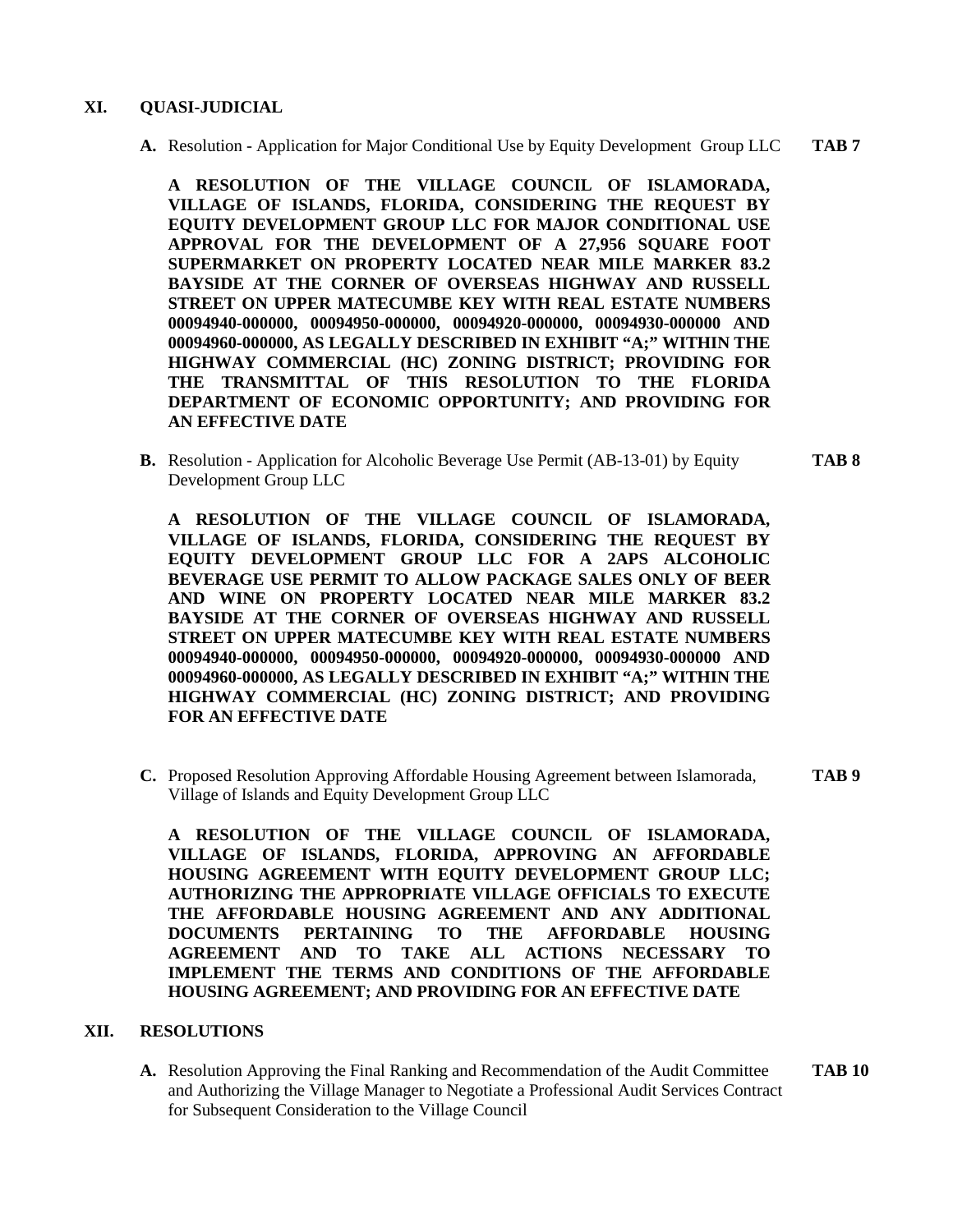**A RESOLUTION OF THE VILLAGE COUNCIL OF ISLAMORADA, VILLAGE OF ISLANDS, FLORIDA; APPROVING THE FINAL RANKING AND RECOMMENDATION OF THE AUDIT COMMITTEE FOR THE SELECTION OF THE VILLAGE'S AUDITOR; AUTHORIZING THE VILLAGE MANAGER AS THE COUNCIL'S DESIGNEE TO NEGOTIATE A PROFESSIONAL AUDITING SERVICES CONTRACT FOR FUTURE CONSIDERATION OF THE VILLAGE COUNCIL; AND PROVIDING AN EFFECTIVE DATE**

**B.** Resolution- Approval of the Residential Building Permit Allocation System Ranking and **TAB 11** Awards Quarter 4 of 2013

**A RESOLUTION OF THE VILLAGE COUNCIL OF ISLAMORADA, VILLAGE OF ISLANDS, FLORIDA, APPROVING THE RESIDENTIAL BUILDING PERMIT ALLOCATION RANKINGS AND AWARDING RESIDENTIAL BUILDING PERMIT ALLOCATIONS FOR QUARTER 4 OF 2013 OF THE BUILDING PERMIT ALLOCATION SYSTEM; AND PROVIDING FOR AN EFFECTIVE DATE**

**D.** Resolution - Florida Small Cities Community Development Block Grant Program **TAB 12** Establishment of a Citizen's Advisory Task Force

**A RESOLUTION OF THE VILLAGE COUNCIL OF ISLAMORADA, VILLAGE OF ISLANDS, FLORIDA, ESTABLISHING THE CITIZEN'S ADVISORY TASK FORCE FOR THE COMMUNITY DEVELOPMENT BLOCK GRANT PROGRAM; PROVIDING FOR THE TERM AND COMPOSITION; PROVIDING FOR MEETINGS AND POWERS; PROVIDING FOR DISQUALIFICATION OF MEMBERS; PROVIDING FOR GOALS AND OBJECTIVES; PROVIDING FOR DUTIES AND RESPONSIBILITIES; PROVIDING FOR STAFF PARTICIPATION; PROVIDING FOR DISSOLUTION; AND PROVIDING FOR AN EFFECTIVE DATE**

#### **XIII. MOTIONS**

#### **XIV. WASTEWATER MATTERS**

**A.** Wastewater Project Update **TAB 13**

**B.** Resolution Approving Amendment #2 to State Revolving Fund Loan Agreement **TAB 14** #WW882020

**A RESOLUTION OF THE VILLAGE COUNCIL OF ISLAMORADA, VILLAGE OF ISLANDS, FLORIDA, RELATING TO THE STATE REVOLVING FUND LOAN PROGRAM PROJECT NUMBER WW882020; APPROVING AMENDMENT #2 TO THE LOAN AGREEMENT BETWEEN THE VILLAGE AND THE STATE OF FLORIDA, DEPARTMENT OF ENVIRONMENTAL PROTECTION; ESTABLISHING PLEDGED REVENUES; DESIGNATING AUTHORIZED REPRESENTATIVES; PROVIDING FOR EXECUTION; PROVIDING AUTHORITY; PROVIDING FOR ISSUANCE FEES AND TRANSACTION COSTS; AND PROVIDING FOR AN EFFECTIVE DATE.**